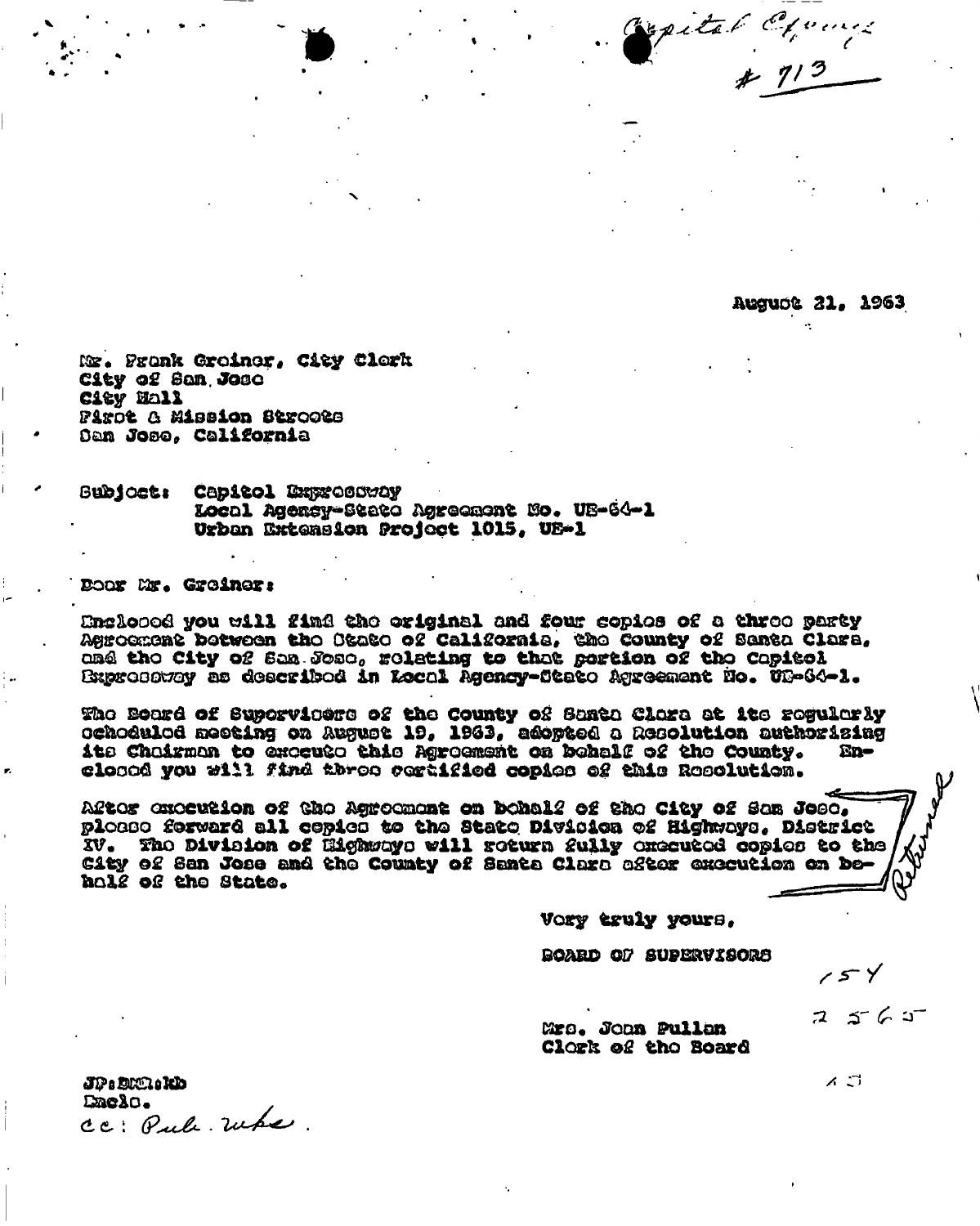**LOCAL AGENCY-STATE.AGREEMENT NO. UE64-1 '^pkRAL-AID SECONDARY ROADS Q** 

**CAEITPli EXPRESSWAY' > IV Santa Clara County, City of San Jose > District** 

URBAN EXTENSION PROJECT 1015, UE-1

This Agreement, made in triplicate this  $\mathcal{A}^{H}$  day of  $\Lambda$ 

**1963 by and between the County of Santa Clara and the City of San Jose, State of California, acting jointly hereinafter referred to**  as the "Local Agency", and the DEPARTMENT OF PUBLIC WORKS (Division **a of Highways) of the State of California, hereinafter referred to as the "Department,"** 

### **WITNESSETH:**

**It is agreed between the parties that the project or projects hereinafter described shall be constructed under and pursuant to, and in accordance with the provisions of the attached Exhibits A and B, which exhibits are hereby made a part of this agreement, except that the Department will make the final preparations for advertising, will advertise and award the contract and will make payments to the contractor as same become due. Therefore, Paragraph 7 of Article III, Paragraph 1 of Article IV, Paragraph 3 of Article VI, Paragraph 1 of Article VIII and all other references in Exhibit A to advertisement and award of the contract by Local Agency do not apply.** 

The Board of Superyisors of the County of Santa Clara by Resolution dated **AUU IV** 1963 and the City Council of the **City of San Jose by Resolution dated September .10, 1904 1963 have each approved this agreement and authorized its execution.** 

**In Witness Whereof, the parties have hereunto affixed their hands**  and seals the day and year first above written.

Approval Recommended:

District Enginee

**City & Courfty Projects Engineer By** 

Approved as to Form and Procedure: Ay proved as to Form:

Mussee Ja. **ATTORNEY** 

ce: Pub. Wks

County of Santa Clara

**<sup>B</sup> 7 -**

**t-1 L** 

Chairman of the Board of Supervisors Tilelche

City of San Jose Welet **MAYOR.**<br>MANAGER ATTEST: Train 2/00 **CITY CLERK** 

**STATE 0? CALIFORNIA DEPARTMENT OF PUBLIC WORKS DIVISION OF HIGHWAYS** 

J. C. WOMACK State Wighway Engineer Bу State Maghway Engineer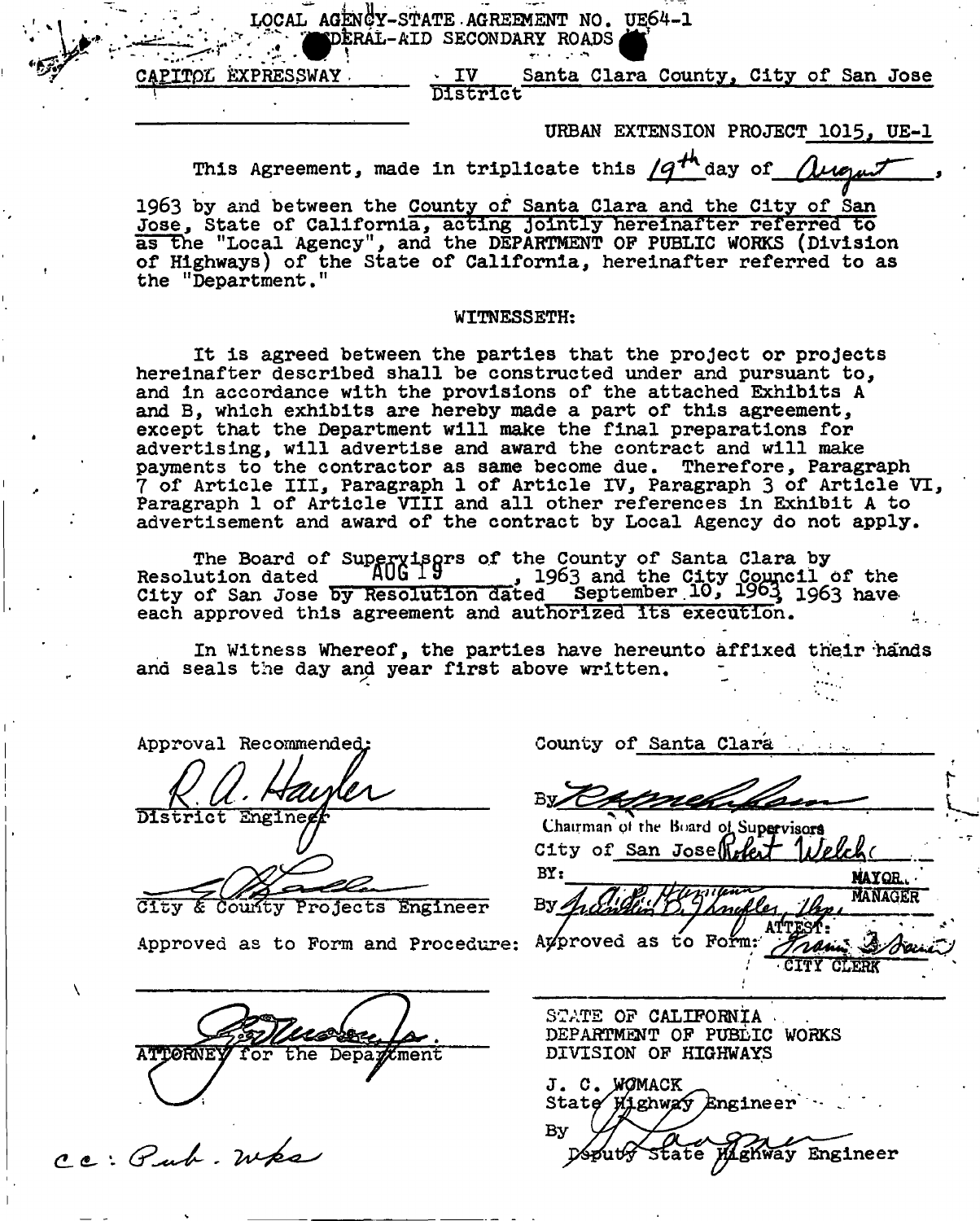# **ARTICLE I. RECITALS.**

This agreement is made in the light of the following **facta and circumstances:** 

**1. Under the provisions of Section 143.3 of the California Streets and Highways Code, State Highway Funds may be allocated for expenditure on the urban extensions of the Federal-aid Secondary system upon projects.selected by the cities arid counties in cooperation with the State,** 

**2. The project subject to this agreement has been so selected by the Local Agency and approved by the California Highway Commission and the Department, and State Highway Funds are now available for the project.** 

**3. The Department is required to enter into an agreement with the Local Agency relative to the prosecution of the project and the obligation of participating State Highway Funds.** 

**THEREFORE, in consideration of the premises herein contained, the parties agree as follows:** 

**ARTICLE II. RIGHT-OF-WAY.** 

**1. The furnishing of rights-of-way as provided for herein includes, in addition to all real property required**  for the improvement free and clear of obstructions and en**cumbrances, the payment of damages to real property not actually taken but injuriously affected by the proposed improvement.** 

**2. All rights-of-way necessary for the construction of the improvement will be acquired by the Local Agency and all costs in connection therewith will be financed from other than State Funds.** 

**3. The Local Agency will certify to the Department prior to the advertisement for bids by contractors that the necessary rights-of-way are available for the immediate construction proposed for contract.** 

**4. If stage construction is contemplated, the Local Agency will furnish evidence to the Department prior to the advertisement of any contract that sufficient rights-of-way have been acquired or satisfactorily protected to assure' completion of all stages of the ultimate facility proposed and approved.** 

**5. The Local Agency agrees to pay from local funds any.costs, which are incurred in connection with this project, which arise out of right-of-way litigation or delays- to any contractor because right-df-way has not been made available to him for the orderly prosecution of the work.**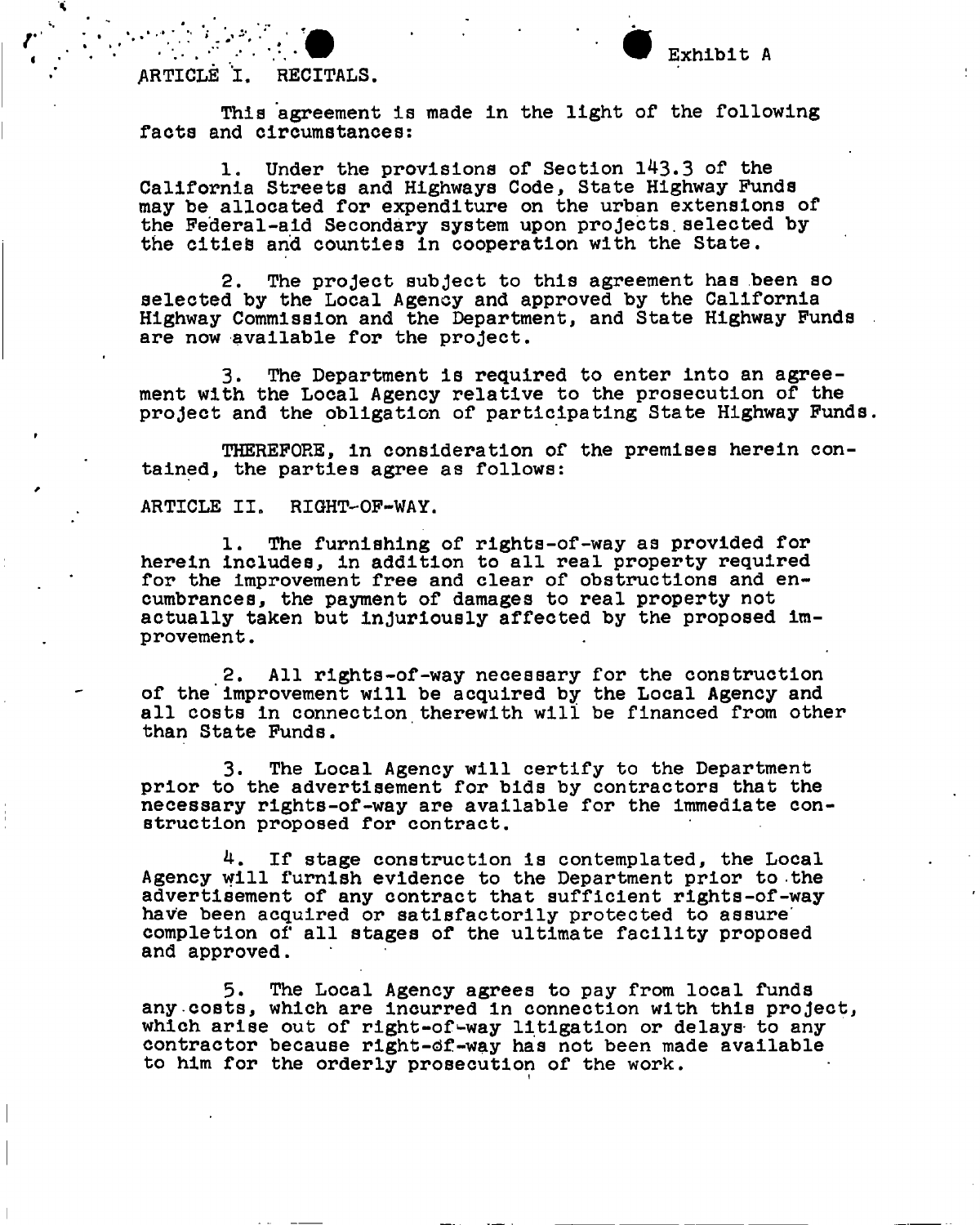### ARTICLE III. ENGINEERING.

**I i** 

**i** 

**1. Preliminary engineering—The term "preliminary engineering" as used herein includes all preliminary work, including but not restricted to, preliminary surveys and reports, . laboratory work, soil investigation, preparation of plans, design and advertising.** 

**2. Construction engineering—The term "construction engineering" as used herein includes actual inspection of the work, necessary construction staking, laboratory and field testing, field reports and records,.estimates, final report and allowable expenses, of employees engaged therein.** 

**3. Local Agency employees or Local Agency's consultant shall perform all engineering work except for the work involved in checking the plans, specifications and estimates prior to advertisementj which work will-be done by State forces. It is agreed that other State engineering assistance will be furnished only upon written request of the Local Agency.** 

**4. When the cost of Preliminary Engineering or Construction Engineering incurred by the Local Agency is to be borne in part by State Highway funds, State participation therein shall**  be limited to one-half the actual cost of services performed, **including compensation and expense of personnel working'on the project, the required materials and the use of'Local Agencyowned automobiles. The Local Agency will contribute its general administrative and overhead expense.** 

**5. The Local Agency will deposit with the Division of Highways sufficient funds to cover the estimated cost of. any preliminary engineering to be furnished by the State. Such advances for State-furnished preliminary engineering shall be made;by the Local Agency when requesting State assistance or upon demand by the Department,** 

**6. When construction engineering is to be performed by State forces, the estimated cost of the work may be covered either by Local Agency funds deposited in advance with the Division of Highways or by State Highway Funds.** 

**7. State Highway Funds will not be .advanced to defray engineering costs until after award of the contract by the Local Agency and any advances made by the Department for such**  purposes shall be considered as part of the eighty per cent (80%) **of the State's share of the cost of the project to be advanced in** accordance **with paragraph 3 of Article VI of this agreement.** 

Exhibit A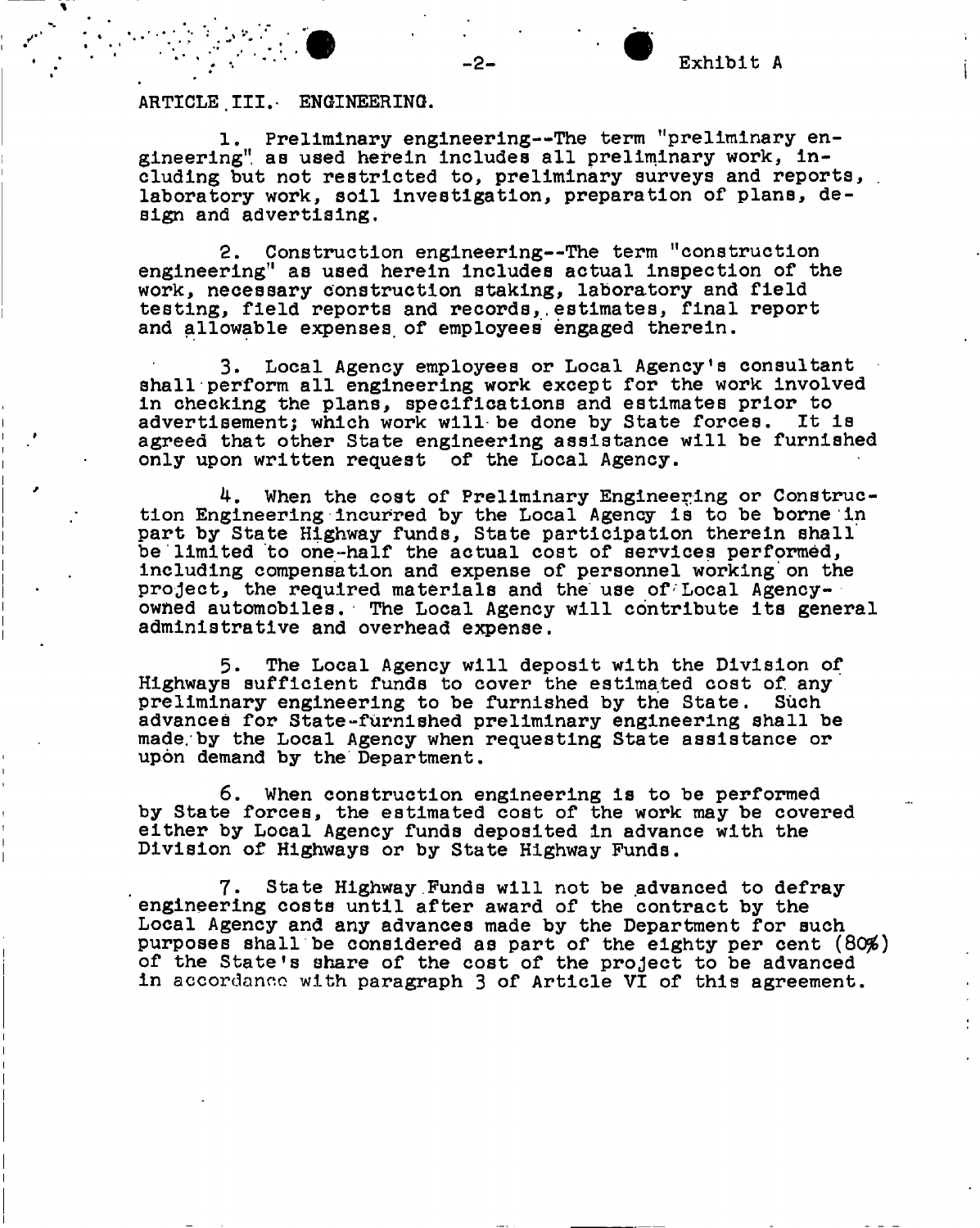en alle proposant

# **ARTICLE IV. PLANS, SPECIFICATIONS AND ENGINEER'S ESTIMATE.**

**1. Prior to advertising for bids by contractors, the Local Agency and the Department must agree on the adequacy of the final contract plans, the specifications and the Engineer's Estimate of quantities, unit prices and cost. The Local Agency will submit three prints of the complete plans and three complete drafts of the specifications and the Engineer's Estimate to the Department, through the District Engineer of the Division of Highways, sufficiently in advance of the proposed advertising date.to permit thorough review and adjustment of variances.** 

**2. The specifications shall contain no provisions limiting, the contractor's employees to residents of any particular locality or area of the United States; nor shall they contain any provision that would prevent the contractor from obtaining the most suitable materials, supplies and equipment at the greatest economy from any source permitted under State law.** 

**3. . After written approval by the Department, the plans, specifications and estimate shall not thereafter be modified without prior approval by the Department.** 

**ARTICLE V. ADVERTISEMENT AND AWARD OF CONTRACT.** 

**1. Actual construction work will be performed by contract. The Local Agency, or another public agency acting in the Local Agency's behalf, will make preparations for advertising, will advertise, award and administer the contract or contracts and will make all payments to contractors, and pay**  all other costs in connection with the contract or contracts.

**2. No contract shall be advertised in advance of execution of this agreement and approval by the Department of the**  final contract plans, specifications, Engineer's Estimate and **the Local Agency's right-of-way certificate.** 

**3. No contract shall be awarded for an amount in excess of the Engineer's Estimate or in excess of the lowest regular bid received unless sufficient funds are available and both the Department and the Local Agency agree to such award.** 

#### **ARTICLE VI. FUNDS.**

**1. All expenditures incurred by the Local Agency prior to approval of the project by the California Highway Commission shall be considered as not a part of the project costs and State Highway Funds shall not participate in such prior expenditures .** 

**2. State participation will be limited to one-half the actual cost of the project, after excluding the cost of any item or items not eligible for State participation; or to the allocation of funds available for the project, whichever is the lesser amount.•**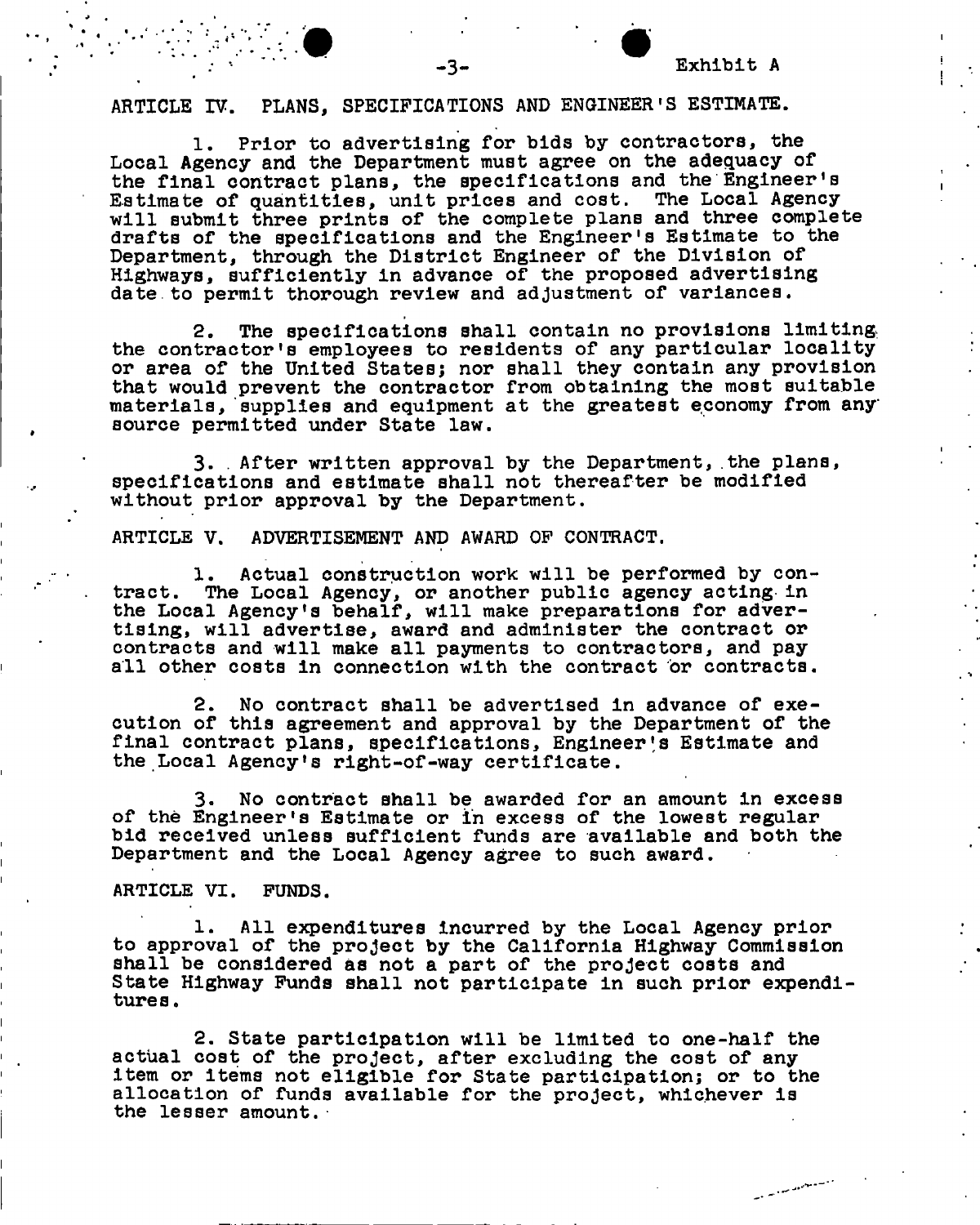**3. Eightyper cent (80\$) of the State!s share of the cost of the project, estimated upon the basis of contract prices, and estimated costs of appurtenant items, will be advanced to the Local Agency upon award of the contract. The remainder of the State<sup>f</sup>s share of the actual cost will be paid to the "Local Agency upon completion of the contract and submission of a final report prepared by the Local Agency in the form prescribed by the Department.** 

**4. Upon completion of any contract or any appurtenantitem, the amounts payable by the parties hereto will be adjusted upon the basis of the actual final cost of such contract or appurtenant item as shown by the project records. Any advances of funds made by the State in excess of the State's share of the actual cost of the contract or appurtenant items shall be refunded to the State upon demand. Any amounts found due the Local Agency will be paid to the Local Agency upon receipt of the Local Agency's bills.** 

**5. Funds deposited with the Division of Highways by the Local Agency to cover the cost of work to be done by State forces but not expended, will be refunded to the Local Agency.** 

**6. State Highway Funds may not be used to finance the**  costs of claims submitted by Public Utilities or others; ex**cepting only claims for other than right-of-way delays submitted by the contractor and found to the satisfaction of the Department to be properly chargeable to the contract.** 

**7. The Department shall be given access to the Local Agency!s records for the purpose of verifying the cost of work performed under this agreement.** 

**ARTICLE VII. MAINTENANCE.** 

**Upon completion and acceptance of the contract, maintenance of the improvement shall become the responsibility of the Local Agency. The Local Agency agrees to maintain the improvement in good condition, preserving not only the general**  physical features of the roadway and surfacing, but also all **safety and regulatory features, devices and appurtenances built into the project, and none of said safety features, devices and appurtenances shall be removed, eliminated or decreased in effectiveness without the prior approval of the Department. Access rights acquired for the project are considered to be included in the aforementioned safety features.** 

**ARTICLE VIII. RECORDS TO BE FURNISHED TO THE DEPARTMENT.** 

**1. Upon receipt of satisfactory bids from contractors, the Local Agency shall furnish the District Engineer of the Division of Highways four copies of the letter or other instru-**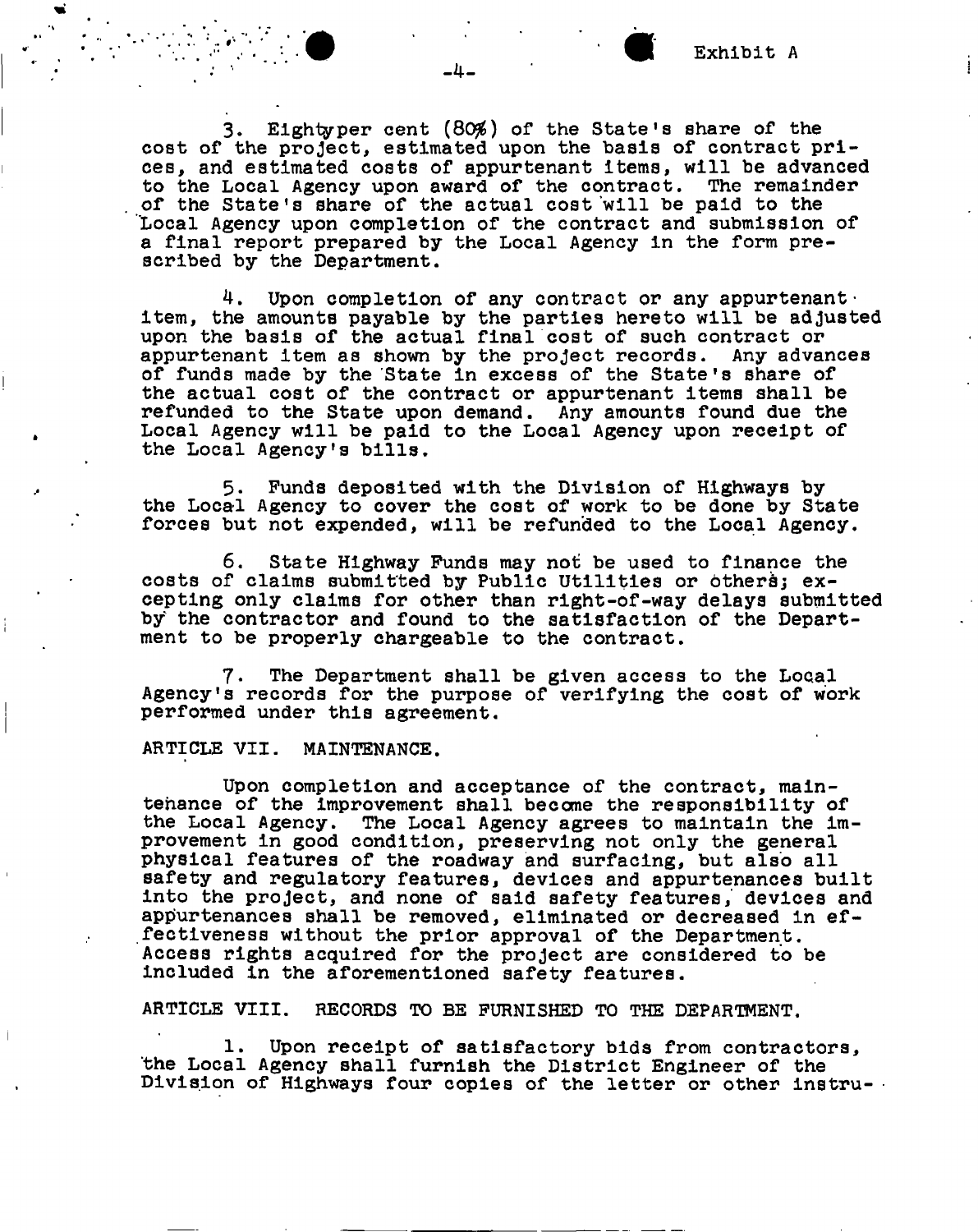**ment of award to the successful bidder together with four copies of a summary of bids and four copies of the contract.** 

**2. Upon completion of the contract the Local Agencywill prepare and file with the District Engineer of the Division of Highways four copies of a final report similar .in context to those prepared for State Highway projects,** 

**ARTICLE IX. CONFLICTING PROVISIONS.** 

**In case of conflict between any of the provisions**  contained in Exhibits A and B, the provisions of Exhibit B **shall govern.**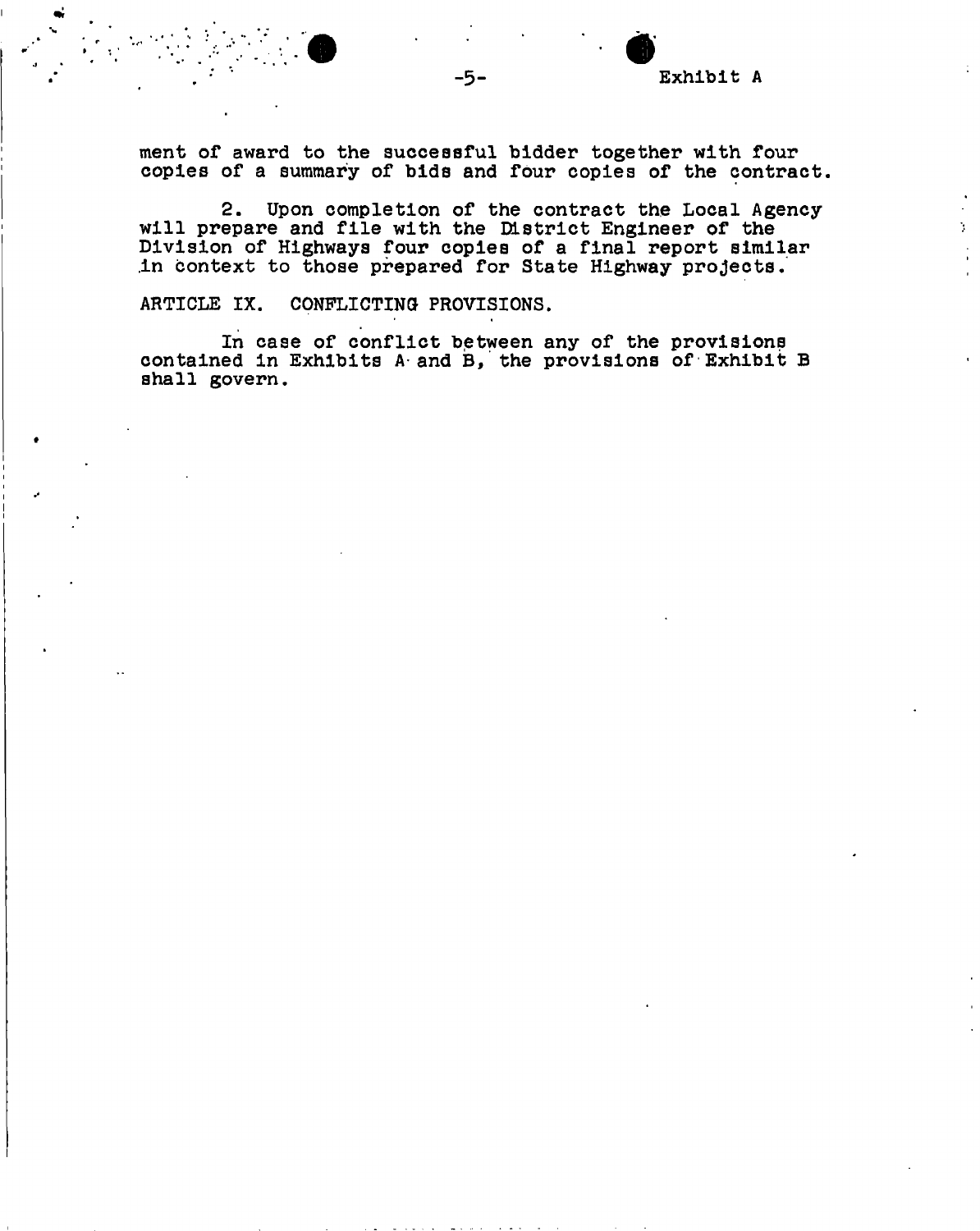**ARTICLE VI - Location of Project and Brief Description of Work Proposed:** 

**Approved Federal-aid Secondary Urban Extension Project XV-SCI-PAS 1015, UE-1, in Santa Clara County and the City of San Jose, covering proposed two-lane grading, surfacing and bridge construction (Stage Construction) on CAPITOL EXPRESSWAY between ' Senter Road and Tuers Road, net length 0.6 miles.** 

**ARTICLE VTI - Funds to be Used for the Project:** 

**1. The estimated cost of the project covered by this Agreement is:** 

| PRELIMINARY ENGINEERING  |                   | 1,500.00     |
|--------------------------|-------------------|--------------|
| Contract Items           | \$288,879.00      |              |
| Supplemental Work        | 22,500.00         |              |
| Subtotal                 | \$311,379.00      |              |
| Contingencies            | 15,521.00         |              |
| CONTRACT TOTAL           |                   | \$326,900.00 |
| CONSTRUCTION ENGINEERING | (State-furnished) | 3,000.00     |
| CONSTRUCTION ENGINEERING | (Local Agency)    | 30,600,00    |
|                          | TOTAL             | \$362,000.00 |
|                          |                   |              |

**2. On the basis of the above estimate, this project will be financed as follows:** 

|                    | State Highway Funds (Chapter 143.3) | \$181,000.00 |
|--------------------|-------------------------------------|--------------|
| Local Agency Funds |                                     | 181,000.00   |

**3. The actual funds for the project will be set up after the bids for the work have been opened, and shall be on the basis of contract prices. The amounts shown under the various categories of Paragraph 2, above, may be adjusted from time to time as the needs of the parties make it desirable, provided that the balances available in any category, the total estimated project cost, or the maximum legal pro rata are not exceeded.** 

**4. The Local Agency may, prior to opening of bids, deposit with the Division of Highways the amount shown in paragraph 2 above, to permit prompt award of a contract on the basis of the lowest satisfactory bid within the estimate contained in this agreement. The Department will refund or transfer to other projects any portion of such deposit not required for this project. The Local Agency agrees, in any event, to deposit with the Division of Highways the above amount, or such lesser amount as may be required to award a contract on the basis of the lowest satisfactory bid, within five days of being notified of the amount of the bid and the proposed financing.** 

**5. This project will be constructed under a Department of Public Works contract which will also include similar construction on Capitol Expressway between Tuers Road and Abom Road**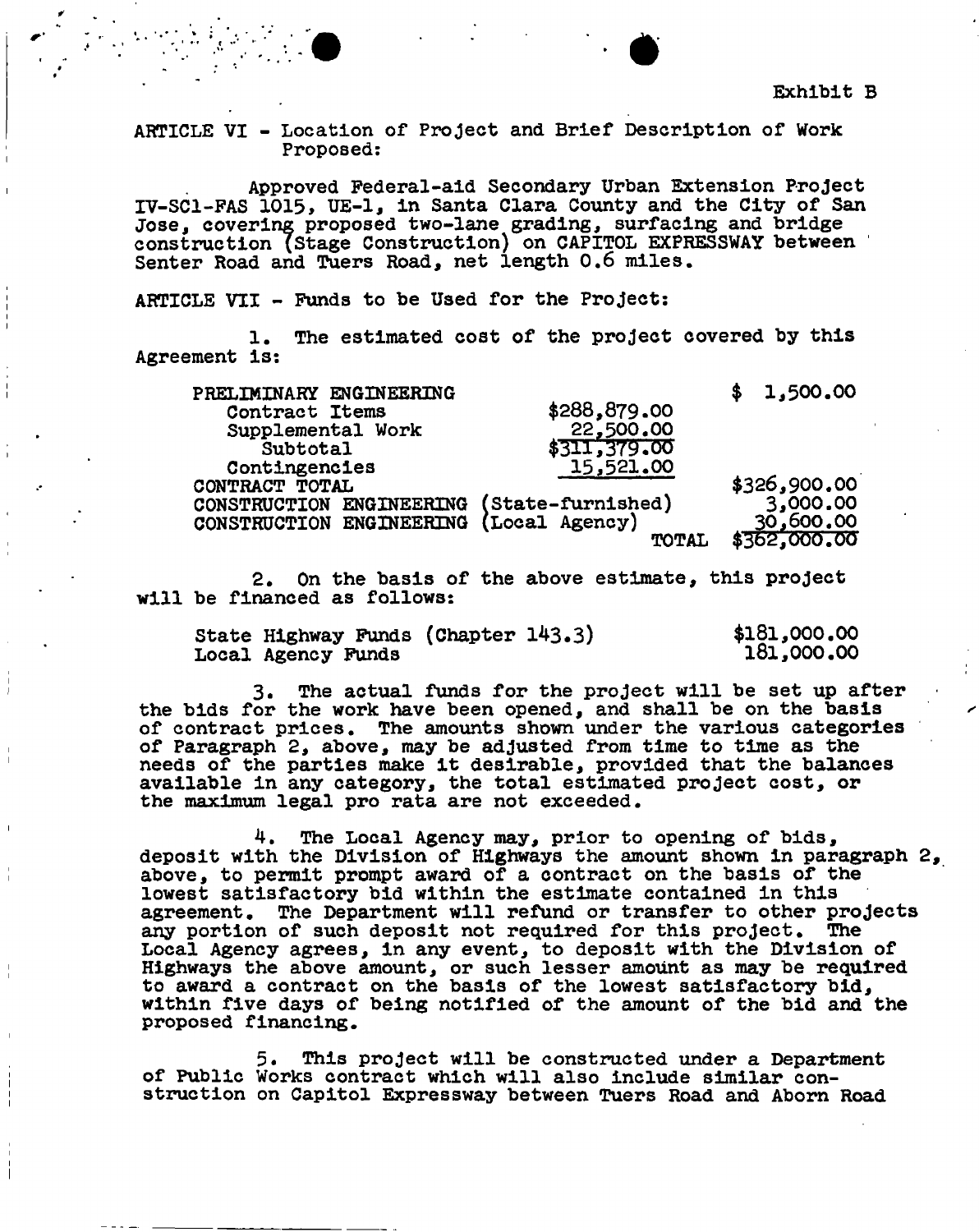**which similar construction is covered in detail by a separate County-State Agreement between the County of Santa Clara and the Department.** 

**-2-**

### **ARTICLE VIII - Special Covenants:**

**5 ^ •** 

**1. This project has been approved as stage construction. The Local Agency agrees to complete the improvement to the final stage with or without State participation.** 

**2. It is understood that State participation may be applied to a part of the costs of Construction Engineering, and that the Local Agency may submit to the Division of Highways bills for its direct Construction Engineering expenditures, in order to secure the maximum permissible State participation in the total project cost.**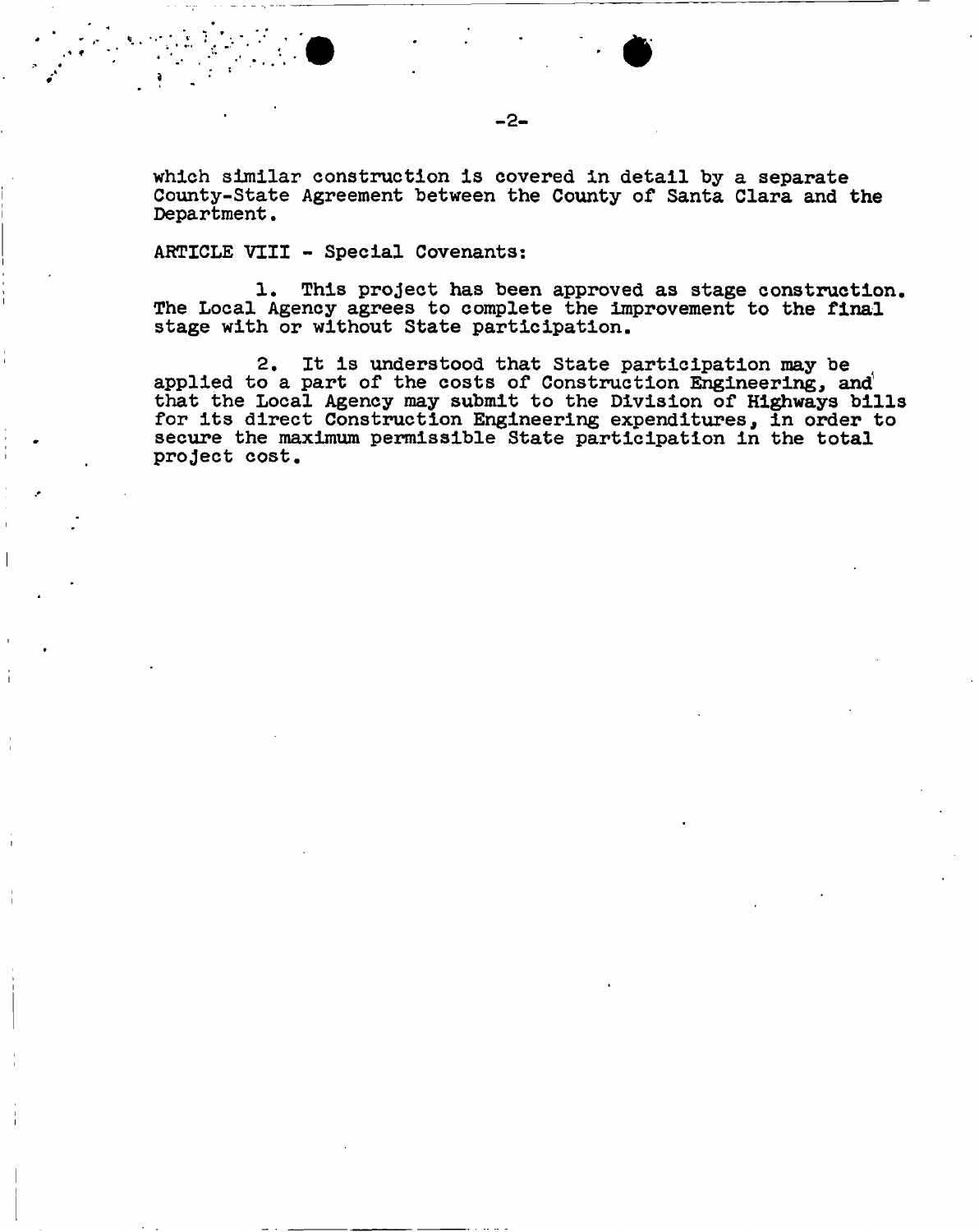**FPP:KLG:hs:B 9/10/63** 

## **ORDINANCE NO. 11099**

**EMERGENCY ORDINANCE OF THE CITY OF SAN JOSE AUTHOR-**IZING EXECUTION, ON BEHALF OF SAID CITY, OF A CERTAIN **AGREEMENT FOR CONSTRUCTION OF A PORTION OF CAPITOL EXPRESSWAY, APPROPRIATING MONIES TO PAY THE COSTS AND EXPENSES THEREOF FROM THE SALES TAX IMPROVEMENT FUND, AUTHORIZING THE CITY MANAGER TO EXPEND SAID MONIES FOR SAID PURPOSES, AND STATING THE REASON FOR ITS URGENCY** 

**HE IT ORDAINED BY THE COUNCIL OF THE CITY OF SAN JOSE:** 

**SECTION 1.** *The* **Mayor and City Manager are hereby authorized to execute that certain agreement entitled, "Local Agency-State Agreement No, US64-1 Federal-Aid Secondary Roads Capitol Expressway District IV Santa Clara County, City of San Jose Urban Extension Project 1015, UE-1", a copy of which Is on file in the office of the City Clerk. Said agreement provides that the County of Santa Clara and the City of San Jose, hereinafter called the "Local Agency", and the State of California Department of Public Works (Division of Highways) hereinafter called the "Department", shall construct certain Improvements within Capitol Expressway between Senter Road and Tuers Road, said Improvements to include two-lane grading, surfacing and bridge construction (Stage Construction) for a net length of 0.6 mile. Said agreement further provides that the estimated cost of said project is a total of \$362,000, that one-half of the cost of said project will be financed with State Highway Funds (Chapter 143.3), and one-half with Local Agency Funds, and that the Local Agency may deposit with the Division of Highways the sum of \$181,000 prior to opening of bids to permit prompt award of a contract on the basis of the lowest satisfactory bid within the estimate hereinabove specified. Actual funds for the project will%be set up after bids for the work have been opened, and shall be on the basis of contract prices. Said agreement provides for adjustment of amounts of said funds as the needs arise, and for refund or transfer to other projects of any portion of such deposit not required for said project. The Local Agency agrees to deposit with the Division of Highways the above amount or such lesser amount as may be required to award a contract on the basis** 

 $-1-$ 

CC: Puli. Who.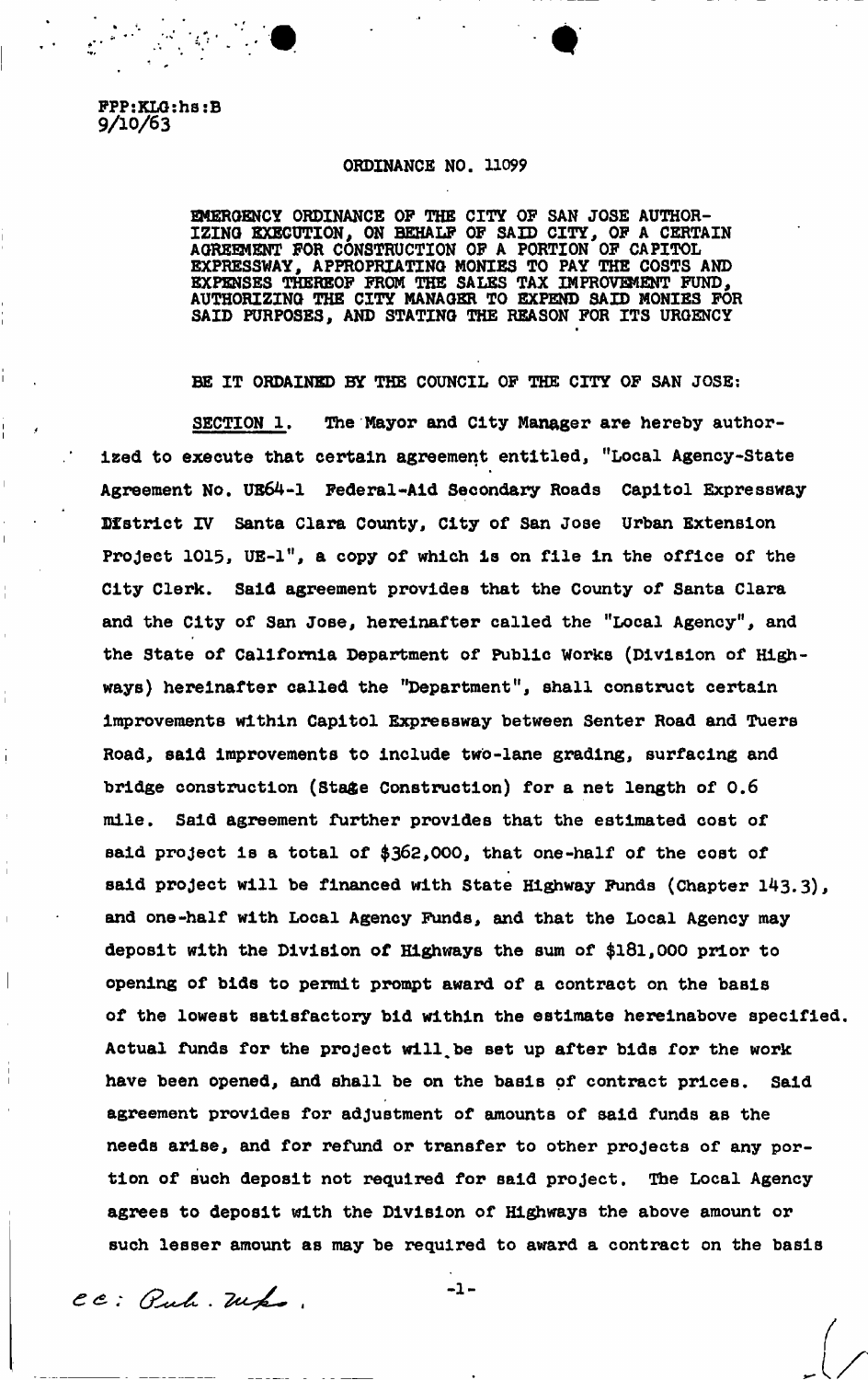**of the lowest satisfactory bid within five (5) days of being notified thereof. Said agreement further provides that said project will be constructed under a contract of the Department, which will also Include similar construction on Capitol Expressway between Tuers Road and Aborn Road, which similar construction Is covered In detail by a separate agreement between the County of Santa Clara and the Department.** 

**Said agreement further provides that the Local Agency agrees to complete the improvement to the final stage with or without State participation, and that costs of engineering of the Local Agency may be submitted to the Division of Highways in order that maximum permissible State participation in the total project cost may be obtained.** 

**Reference is hereby made to said copy of said agreement on file in the office of the City Clerk for full particulars respecting the same.** 

**SECTION 2. The sum of \$90,500 is hereby appropriated from the Sales Tax Improvement Fund for the purpose of paying the amount of the City's financial obligation under that certain agreement referred to hereinabove in Section 1 of this ordinance as limited by separate agreement with the County of Santa Clara.** 

**SECTION 3. The City Manager is hereby authorized and directed to expend from monies appropriated by Section 2 of this ordinance such sum or sums as may be necessary to pay the financial obligation of the City under that certain agreement referred to hereinabove in Section 1 of this ordinance as limited by separate agreement with the County of Santa Clara.** 

**SECTION 4. This Council hereby finds and declares that this ordinance la an urgency measure, effective immediately upon adoption, necessary for the immediate preservation of the public peace, health and safety In that the construction of Capitol Expressway between Senter Road and Tuers Road is urgently needed to provide facilities for vehicular traffic between Senter Road and Tuers Road, and in that unless said agreement is executed on behalf of the City of San Jose on or before the 17th day of September, 1963, State Highway Funds** 

**-2-**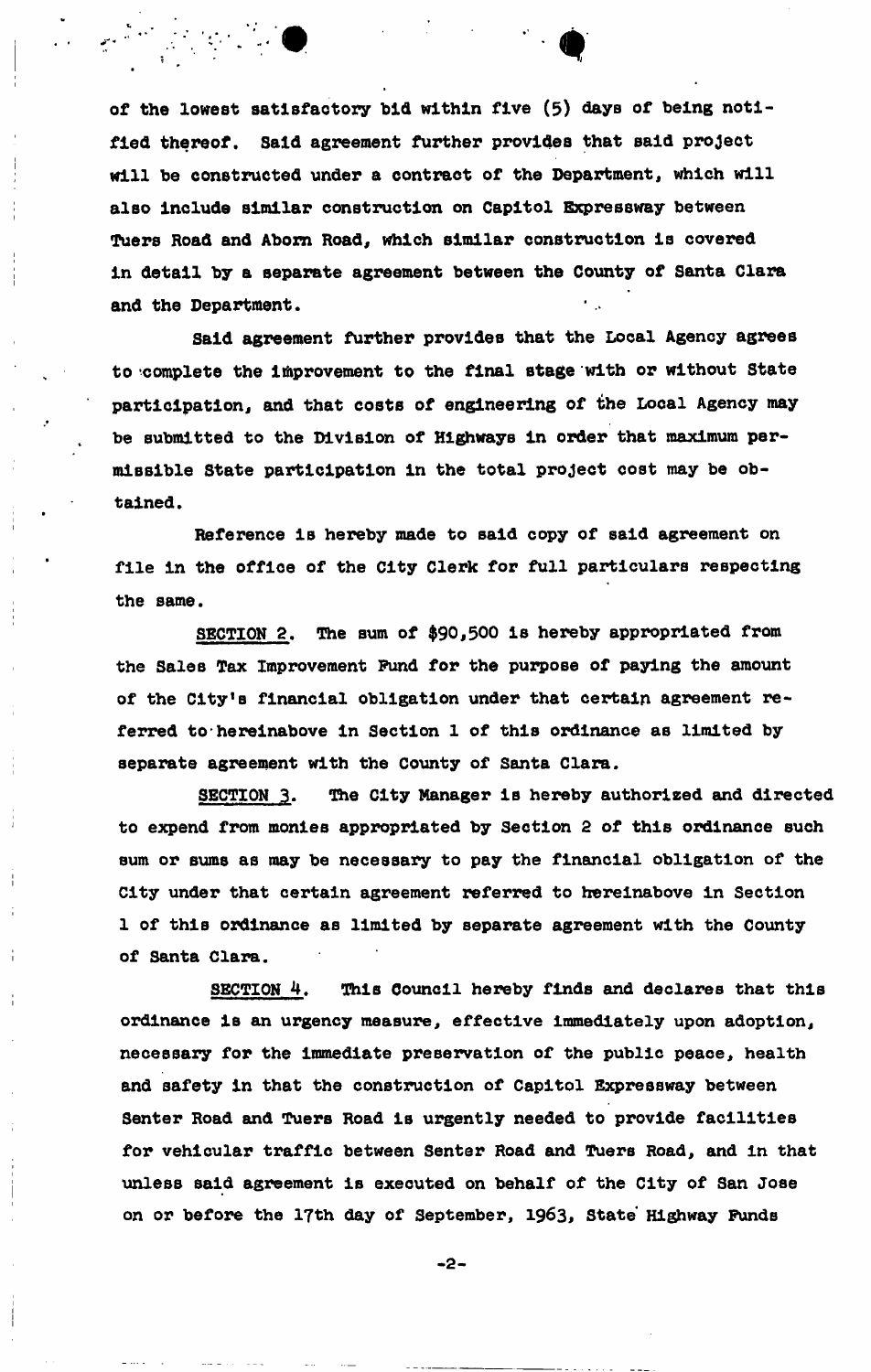(Chapter 143.3) in the estimated amount of \$181,000, being 50% of **the estimated cost of constructing said Improvements, will not be** » **available during the current fiscal year, and in that without said**  State Highway Funds being made available to finance 50% of the costs **and expenses of said project, the City-of'San Jose would not be able to pay its share of the total cost thereof, which is presently estimated at \$362,000, and' In that unless said project Is constructed in**  the near future, vehicular traffic congestion in the area between **r« Senter Road and Tuers Road will become morp severe and will make**   $\mathbf{r} = \mathbf{r} \cdot \mathbf{r}$   $\mathbf{r} = \mathbf{r} \cdot \mathbf{r}$ **access in Bald area by police and fire department vehicles more dlffl cult,**  $\qquad \qquad \qquad$   $\qquad \qquad$   $\qquad \qquad$   $\qquad \qquad$   $\qquad \qquad$   $\qquad \qquad$   $\qquad \qquad$   $\qquad \qquad$   $\qquad \qquad$   $\qquad \qquad$   $\qquad \qquad$   $\qquad \qquad$   $\qquad \qquad$   $\qquad \qquad$   $\qquad$   $\qquad$   $\qquad$   $\qquad$   $\qquad$   $\qquad$   $\qquad$   $\qquad$   $\qquad$   $\qquad$   $\qquad$   $\qquad$   $\qquad$   $\qquad$ 

**PASSED TO PRINT this loth day of September** 1963, **by the following vote:** 

| AYES:          | <b>Councilmen</b> |      | Doerr, Fischer, Hathaway, Pace, Shaffer,<br>Solari and Welch. |  |
|----------------|-------------------|------|---------------------------------------------------------------|--|
| <b>NOES:</b>   | Councilmen -      | None |                                                               |  |
| <b>ABSENT:</b> | Councilmen - None |      |                                                               |  |

-3-

 $\int f(x) dx$  is a realized *r*  $\int f(x) dx$ **Mayor** 

ROBERT I. WELCH

**ATTEST:** 

**L. GREINER**<br>Clerk

**This is to certify that fhe foregoing is a full, true and correct copy**  of Ordinance No... 110 9.5of the **Council of the City of San Jose which was given final reading and adopted**  Attest: *Lept 17*963

**FRANCIS L. GREINER**